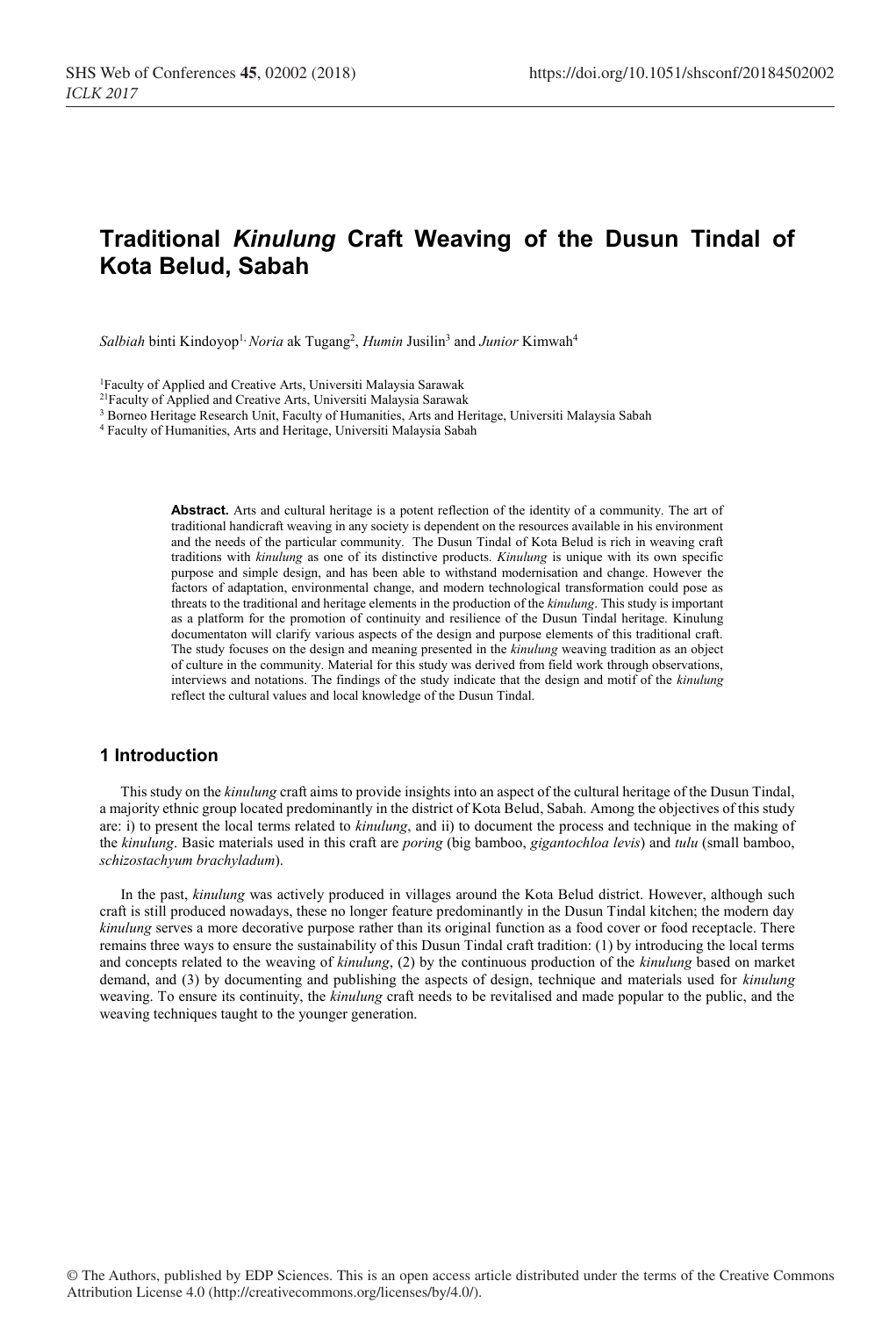# **2 Methodology**

Photography is used in practice–based research or other research situations for the acquisition of visual data, storage or management of visual information, analysis of visual data, and the presentation of research findings. Visualisation requires drawing, diagrams, concept maps or mind maps, flow charts, storyboards, matrices, and network displays which employ colour, tone line, plane, shape, scale, and symbol. Metaphors and analogies often serve to initiate or stimulate this process of visualisation. The interview is a key method in seeking the particular opinion of others about identified research topics or areas with a purposeful conversation initiated by the interviewer and focused on content specified by the research objectives.

Data for this study was derived from (1) notes, (2) photographs, (3) sketches, and (4) voice recorder. These techniques allowed the researcher to experience and acquire a critical visual understanding of the cultural practices relayed in the interviews and during observations.

## **3** *Kinulung* **handicraft**

The *kinulung* name originates from the word '*okulung'* which means the act of curving in Dusun Tindal. The curved shape of the *kinulung* is due to the material make- up which is appropriate for its function as a food cover or receptacle. The Dusun Tindal in the olden days would hang the *kinulung* within easy reach in the kitchen to keep or protect their food from insects, cats or dogs. During gatherings or celebrations, the *kinulung* becomes a tray for food presentation or preparation, its curved shape well suited as a receptacle for various food objects. *Kinulung* sizes vary according to the usage. For example, for food storage the size would usually be 40cm x 40cm. For food dishes, a larger size *kinulung*, around 60cm x 60cm, would be the preferred variant.



**Figure 1:** *Kinulung* **design**

Traditional kinulung is made from natural materials, usually *tulu<sup>1</sup> (schizostachyum brachyladum)* and *poring2 (gigantochloa levis)* from the bamboo family, and *calamus javensis* rattan. The *tulu* is fashioned into small strips (*pinuhusan*) and the *poring* into wider versions (*pongorigi*) for the weaving process. *Kinulung* weaving adopts an overlapping technique with strips arranged alternately in vertical and horizontal positions. The *pinuhusan* forms the horizontal structure of the weaving while the vertical *pongorigi* serves as the mainframe structure (see Figure 2).

<sup>&</sup>lt;sup>1</sup> *Tulu* - a type of small bamboo with a long trunk, thin outer layer and could easily be cut open.

<sup>&</sup>lt;sup>2</sup> *Poring* - a large trunk bamboo suitable for use as mainframe in weaving as it holds its structure well.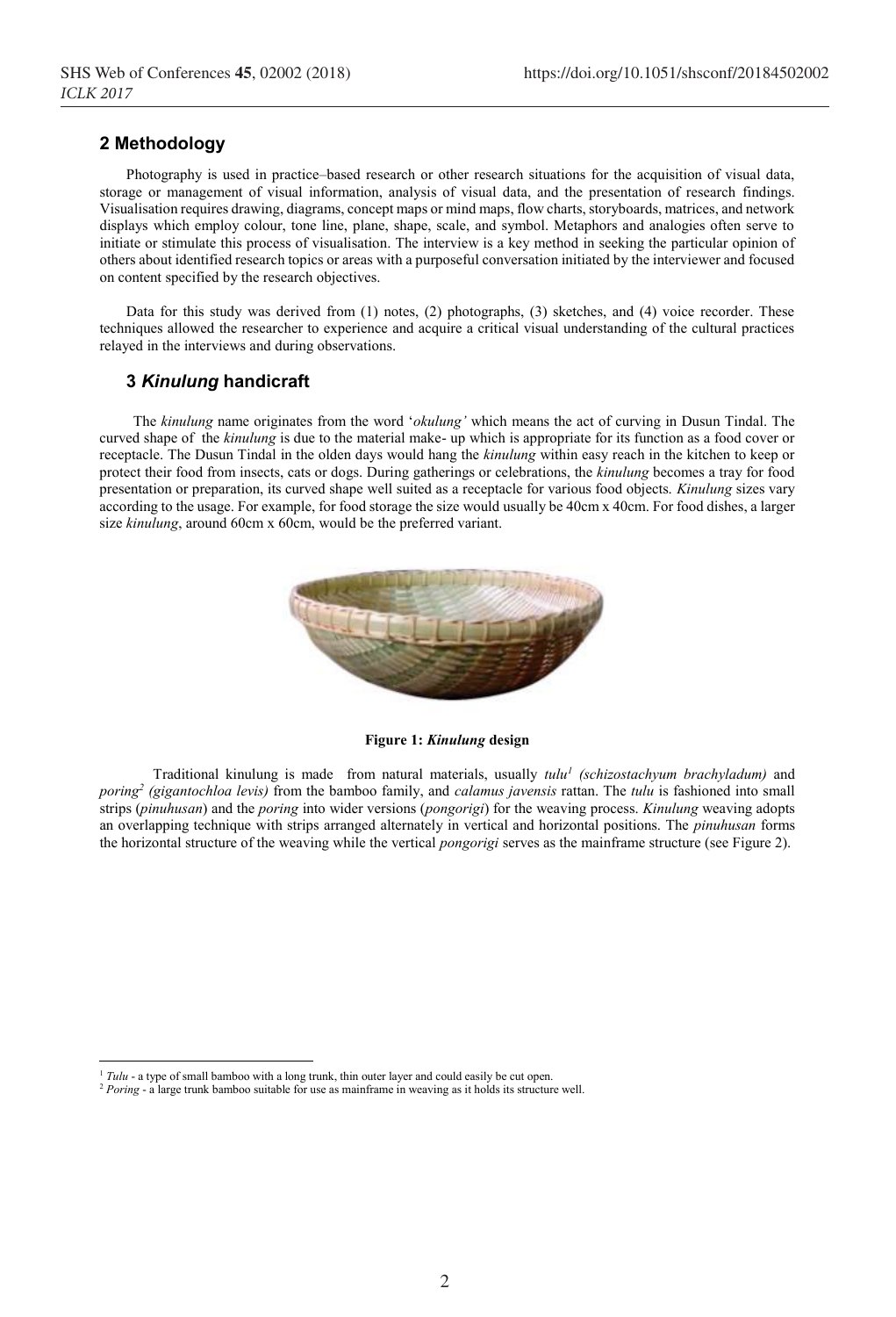

**Figure 2:** *Kinulung* **weaving technique** 

# **1.1 Process and technique of** *kinulung* **weaving**

Although *kinulung* weaving in itself is a fairly simple and easy technique, it is a laborious process. Weaving with small and thin bamboo strips requires skill and wisdom acquired over time or inherited from elders. The *mangatu*  (weaving) process could be done any time of the day. Due to its small size, the *pinuhusan* is resistant to breakage or splitting. However the *pongorigi*, taken from the inner parts of the bamboo, must be moistened prior to the weaving process since it is more susceptible to damage or breakage. The supple *pongorigi* ensures the woven end-product is both smooth and neat.

Among the Kota Belud Dusun Tindal, the stages of *kinulung* production is defined according to the following sequence:

- *a) Mokiburuon -* finding bamboo or suitable weaving material
- *b) Momutul -* cutting the *tulu* and *poring*
- *c) Mamalapak* splitting and removing bamboo skin and inner part *d) Mongila* smoothening bamboo skin and inner part
- *d) Mongila* smoothening bamboo skin and inner part *e) Momuhus* trimming bamboo strips and *dulung* (fram
- *e) Momuhus -* trimming bamboo strips and *dulung* (frame)
- *f) Mangatu -* weaving process
- *g) Monginsok -* 'compacting' to ensure weaving is 'tight' (without gaps or space)
- *h) Momodulung -* forming mainframe
- *i) Momolongkop -* ensuring mainframe is neat and tied with rattan
- *j) Momolilit -* weaving rattan on the edges of *dulung* or frame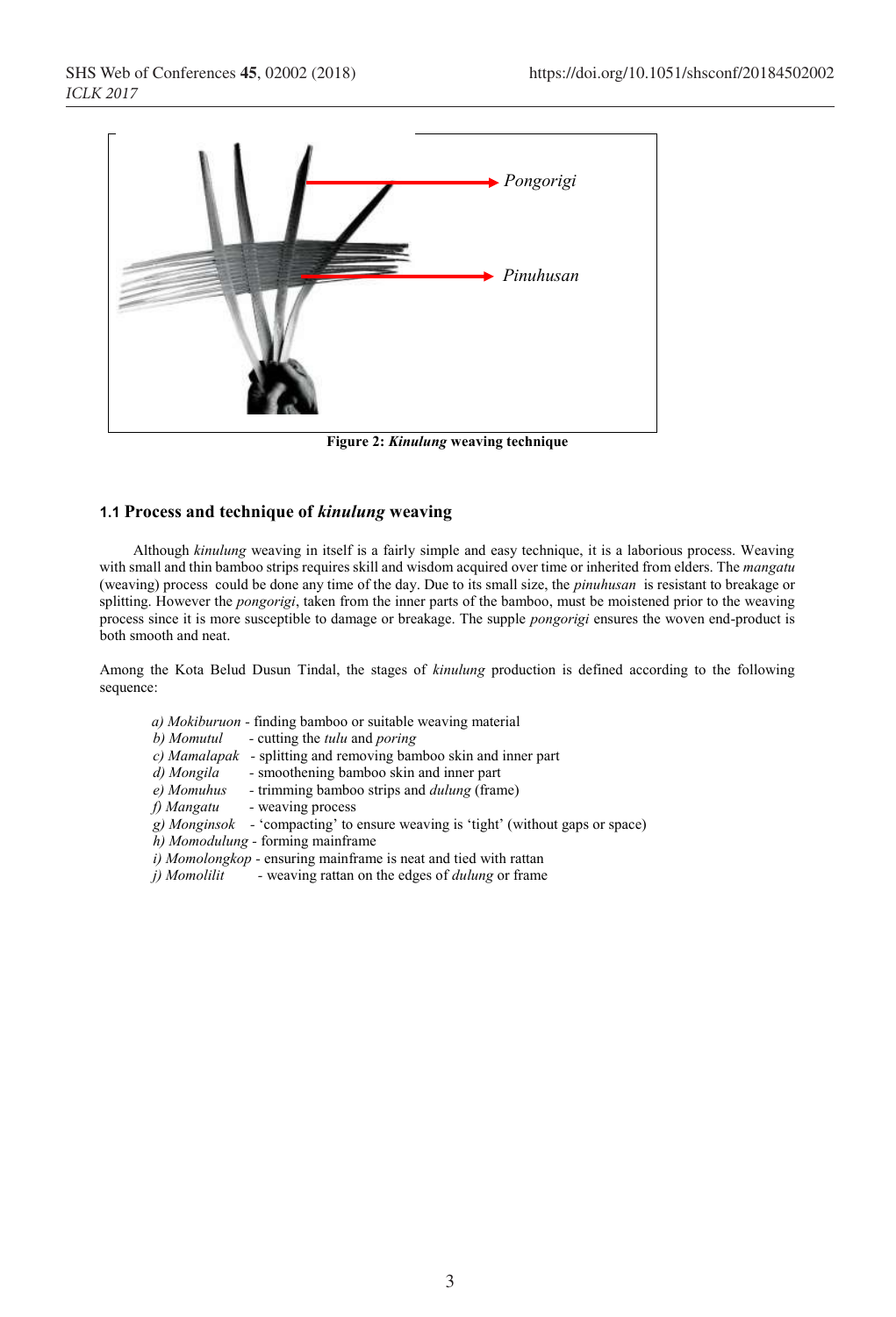| <b>Material</b> |                           | Method / Technique                                                                                                         |
|-----------------|---------------------------|----------------------------------------------------------------------------------------------------------------------------|
| (i)             | Poring<br>(bamboo)        | Bamboo is the main material used for<br>weaving. The bamboo trunk is cut open<br>and the inside and outside parts stripped |
|                 |                           | off. The inner portion is trimmed into<br>small strips.                                                                    |
| (ii)            | Sogoh (rattan)            | Used as anchor material or binder. Rattan<br>is usually used for frame or frame<br>trimming.                               |
| (iii)           | Pais (knife)              | Used for cutting and smoothening<br>bamboo strips and rattan.                                                              |
| (iv)            | Dangol<br>(parang)        | Used for cutting and splitting bamboo<br>trunks                                                                            |
| (v)             | <b>Takang</b><br>(spanar) | Used as the frame holder/ anchor during<br>the <i>momodulung</i> process.                                                  |

**Table 1:** Material and equipment used in making Dusun Tindal *kinulung*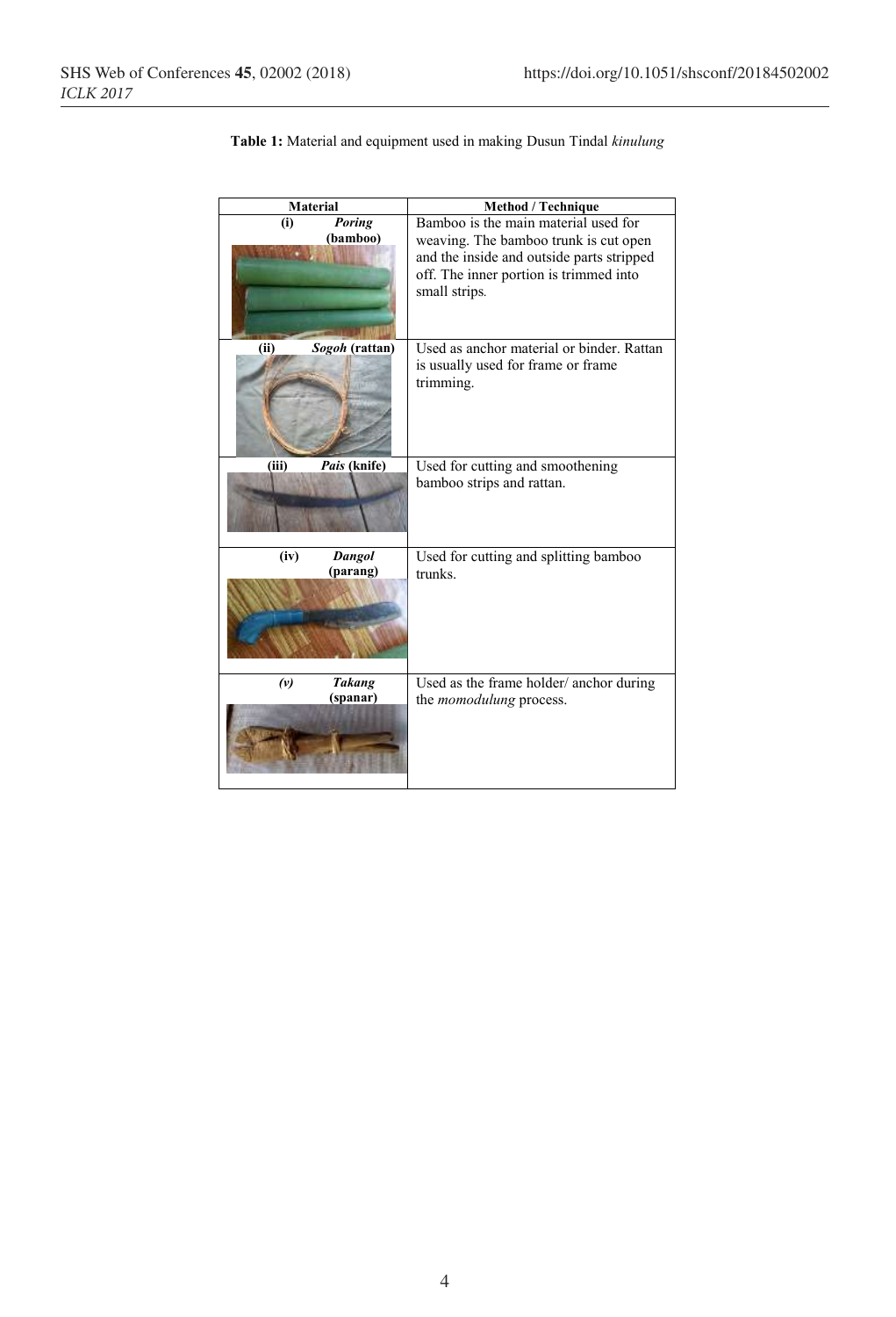**Table 2:** Material and weaving techniqueof the Dusun Tindal *kinulung*

| (i)   | Pongorigi      | Large strips cut from the inner part of the bamboo trunk.                                                      |
|-------|----------------|----------------------------------------------------------------------------------------------------------------|
|       |                | Strips serve as pillars or boundary planes in the weaving.                                                     |
| (ii)  | Pinuhusan      | Smaller strips that have been trimmed and dried; these are                                                     |
|       |                | woven or stacked on the pongorigi in alternate fashion                                                         |
|       |                | from the outside to the inside or vice versa.                                                                  |
| (iii) | Tusak do sogoh | Inner part of rattan that has been trimmed and made smooth.                                                    |
|       |                | Used as a <i>pomolilit dih dulung</i> or as 'twine' to tie the frame<br>neatly.                                |
| (iv)  | Dulung         | A frame made from the bamboo trunk which has been cut,                                                         |
|       |                | made smooth, and trimmed into strips of the required<br>thickness and width.                                   |
| (v)   | Mongorigi      | Start of the weaving process whereby three to four pieces                                                      |
|       |                | of pongoringi are arranged in fan-like configuration; these<br>act as the mainframe structure for the weaving. |
| (vi)  | Mamatu         | Weaving process which involves arranging pinuhusan and                                                         |
|       |                | pongorigi in alternate sequence or layers.                                                                     |
| (vii) | Momodulung     | Momodulung is the process of installing the outer frame to                                                     |
|       |                | the completed woven piece.                                                                                     |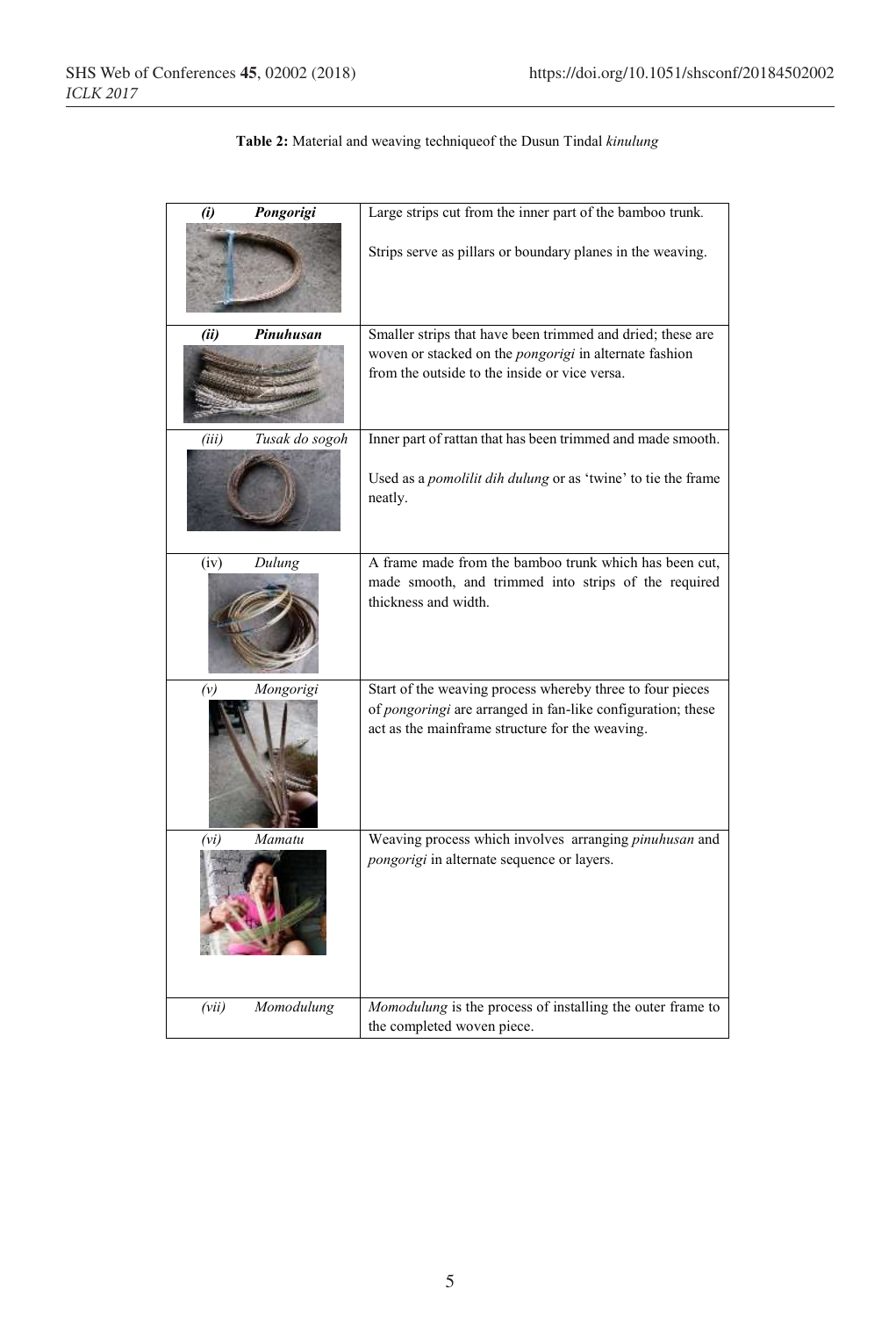| Momolilit<br>(viii) | Momolilit is the process of tying the outer frame with rattan |
|---------------------|---------------------------------------------------------------|
|                     | and ensuring the attachment to woven piece is neat and        |
|                     | secure.                                                       |

Table 2 outlines the local expertise in *kinulung* weaving material and technique. Four materials are essential in *kinulung* craft weaving: (1) *pongorigi,*(2) *pinuhusan,* (3) *tusak do sogoh,* and (4) *dulung*. These are utilised during the various stages of *mongorigi, mamatu, momodulung* and *momolilit*. According to the informants<sup>3</sup> of this study, *kinulung* weaving is comparatively easier for a skilled weaver as opposed to other crafts such as basket making since the materials and weaving techniques of the former are simpler and easily learnt/ acquired.

Dusun Tindal *kinulung* production involves three stages: (1) the preparation of weaving materials, (2) the weaving process, and (3) the installation of frame on the completed woven craft. The process of weaving itself has two methods: the first is by positioning a large strip (pongorigi) as the backbone and interspersing this with smaller strips (*pinuhusan*) with the sequencing arranged in such a way so as to produce the desired size and design. According to one of the informants,<sup>4</sup> this method could produce between 10 to 20 *kinulung* weavings in a day. However, the frame installation process takes a longer time since it requires more care and precision. A *kinulung* therefore might take about a week from commencement to completion.

Traditional *kinulung* weaving produces a horizontal and vertical line motif. The arrangement of bamboo strips in alternate order or sequence is presented in Figure 3(i). To obtain the *kinulung* curved form, the weaver will push and manipulate the materials by hand. The circumference of the *kinulung* frame has to be formed neatly to obtain the desired shape (see Figure 3(ii)).



(i)

 <sup>3</sup> Information from Konsimin binti Dalani (57 years old).

<sup>4</sup> Information from Sigim Binti Dalani (73 years old).